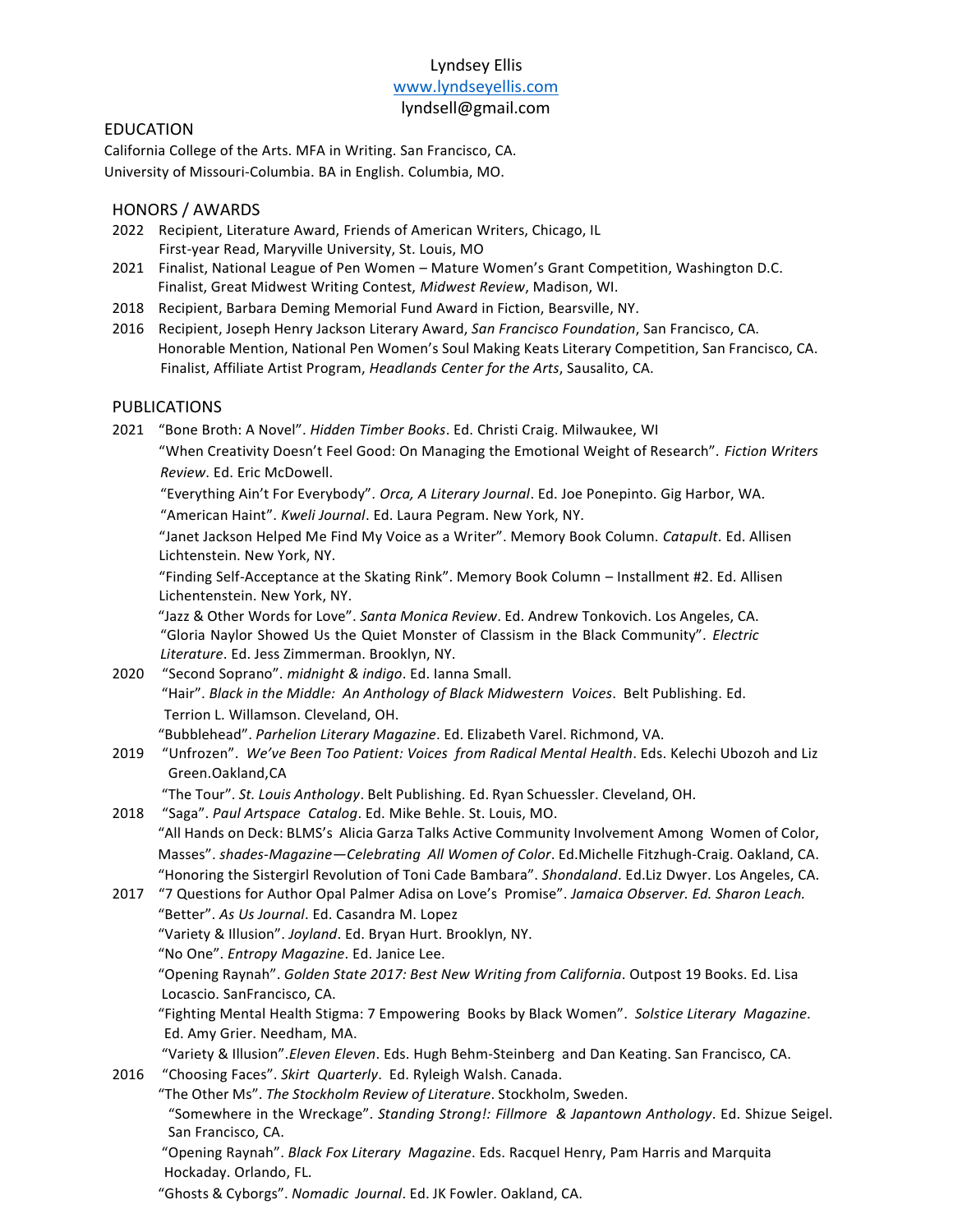### Lyndsey Ellis

### [www.lyndseyellis.com](http://www.lyndseyellis.com/)

### lyndsell@gmail.com

- 2015 "Ghosts & Cyborgs". *The Offing.* Eds. Darcy Cosper and Gina Maria Balibrera. Los Angeles, CA. "Ghosts & Cyborgs"(excerpt). *sPARKLE & bLINK*. Ed. Evan Karp. San Francisco. CA.
- 2014 "Daphne". *Crick! Crack!: Poems and Stories by Emerging Writers*. Eds. Nana K. Twumasi and Adam Moskowitz. San Francisco, CA. "Reflections on Healing & Trauma in Ferguson". *The Chronicle for Social Change.* Oakland, CA.

"Below My Waist". *Monday Night—a journal of new literature*. Eds. Jessica Wickens and Nana K. Twumasi. Oakland CA.

- 2013 "Celebrating Nina Simone". *Heart & Soul*. Ed. Anita Kopacz.
- 2011 "Chitlins in Mid-July". *Indigest*. Ed. Dustin Luke Nelson. New York, NY.

### FELLOWSHIPS / RESIDENCIES / WORKSHOPS / CONFERENCES

- 2021 *Writers at Dairy Hollow*. Writer-in-Residence. Eureka Springs, AR.
- 2020 *Writers in the Lodge*: *St. Louis Writers' Guild*. Conference attendee. St. Louis, MO.
- 2019 *Kimbilio Fiction*. Fiction fellow and workshop participant. Taos, NM.
- 2018 *Kimbilio Fiction*. Fiction fellow and workshop participant. Taos, NM. *Paul Artspace*. Writer-in-residence. St. Louis, MO.
- 2017 *Writing Spa.* Writer-in-residence. Bellevue Club. Oakland, CA. Leporines Writing Workshop. Workshop participant. San Francisco, CA. *Community of Writers at Squaw Valley*. Workshop participant. Nevada City, CA. *Reverie Writers*. Workshop participant. Oakland/San Francisco, CA.
- 2016 *Association of Writers & Writing Programs (AWP).* CCA Alumni Ambassador/Conference attendee. Los Angeles, CA.

*WRITE NOW! Writers' Workshop*. Workshop participant. San Francisco, CA.

- 2015 *Hurston/Wright Foundation Writers' Week*. Workshop participant. Washington, DC. *Wellstone Center in the Redwoods*. Writer-in-residence. Santa Cruz, CA.
- 2014 *Stories of the Body.* Writer-in-residence/workshop participant. Santa Sabina Center. San Rafael, CA.
- 2012 *VONA/Voices of Our Nations*. Workshop participant. UC Berkeley. Berkeley, CA.
- 2011 *Vermont Studio Center*. Writer-in-residence. Johnson, VT.

### READINGS / PERFORMANCES

- 2022 AWP Conference. Trauma, Tresses & Truth Anthology Reading & Discussion. Nonfiction Reader.
- 2021 *Who Writers Read*. Virtual Reading & Discussion w/ bridgette Bianca. Fiction Reader.

*[CARE: Change & Action for Racial Equity in St. Louis.](https://www.facebook.com/care.1stl/photos/a.109295814499191/216021413826630/?type=3&theater) Virtual Book Reading & Discussion*. Fiction Reader. *Friends of Washington, MO: a virtual reading*. Fiction Reader.

*A Reading & Conversation about Books that Illuminate the Inner Worlds of Black Women Largely Influenced by Their Regional History*. Fiction Reader.

*Kweli Juneteenth Digital Launch Reading*. Fiction Reader.

*great weather for MEDIA:10-minute Feature.* Fiction Reader.

*Literary Cypher 9*. Fiction Reader

*Lyndsey Ellis, author of Bone Broth, in Conversation w/ Dasha Kelly Hamilton*. Fiction Reader.

*Bone Broth Book Launch feat. Special Guest, Donna Woodall Trio*. Fiction Reader.

*Lyndsey Ellis in Conversation with F. Douglas Brown*. Fiction Reader.

Left Bank Books Presents: Good Mothers Are Not All the Same. Fiction Reader

*Santa Monica Review: A Live Online Celebration of the Spring Issue 2021*. Fiction Reader.

*Black in the Middle Anthology Conversation Series Part 3.* Essay reader.

*River Styx Reading Series*. Fiction reader.

- 2020 *great weather for MEDIA: 10-minute Feature.* Fiction reader. *Eves at the Virtual Beat.* Fiction reader. *Hidden Timber Small Press Author Reading Series*. Co-host. *Black in the Middle: An Anthology of Black Midwestern Voices Launch Party.* Essay reader.
- 2019 *Kimbilio Fiction Writers' Reading*. Taos, NM. Fiction Reader. *The St. Louis Anthology Launch Party*. St. Louis, MO. Essay reader.
- 2018 *Paul Artspace 5-Year Review Opening Night*. St. Louis, MO. Fiction reader.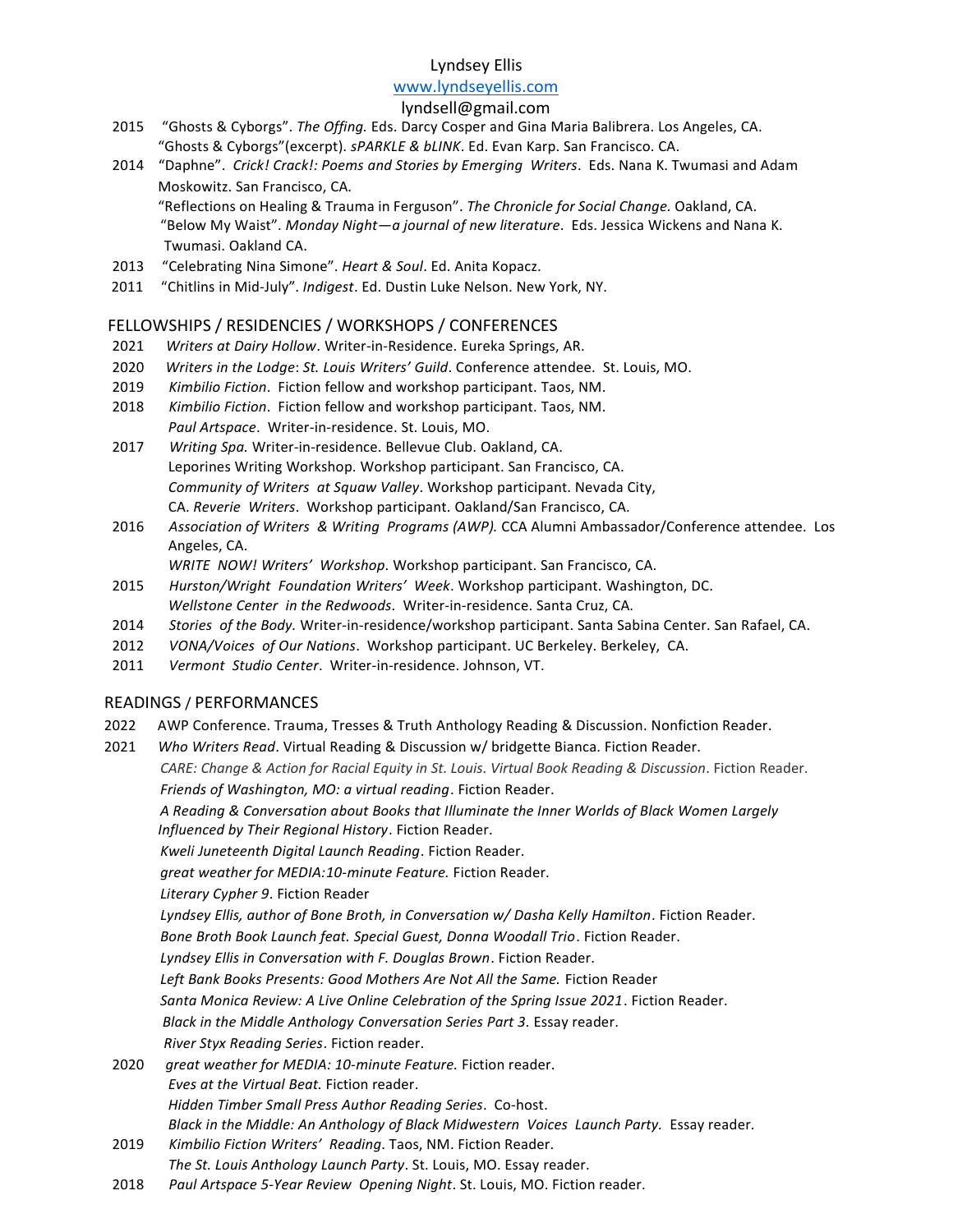### Lyndsey Ellis

#### [www.lyndseyellis.com](http://www.lyndseyellis.com/)

#### lyndsell@gmail.com

*SF LitCrawl: Cocoa Fly's 'Let Her Tell It – Special Tribute to Nia Wilson.'* San Francisco, CA. Essay reader. *Kimibilio Fiction Writers' Reading*. Taos, NM. Fiction Reader. *That's All She Wrote: Writing Spa Celebration*. Bellevue Club. Oakland, CA. Fiction reader. 2017 *SF LitCrawl: Cocoa Fly's 'Let Her Tell It!*'. One Common. San Francisco, CA. Essay reader. *Uptown Fridays w/ Gina Goldblatt*. Nomadic Press. Oakland, CA. Essay reader. *Why There Are Words (WTAW) Readig Series*. Studio 333. Sausalito, CA. Fiction reader. *Liminal at BeastCrawl*. The Good Hop. Oakland, CA. Essay reader. *Voz Sin Tinta Reading Series*. Alley Cat Books. San Francisco, CA. Fiction reader. *Golden State 2017 Anthology Reading*. Booksmith. San Francisco, CA. Fiction reader. *Passages by the Lake Reading Series*. Oakland, CA. Fiction reader. *Get Lit #23 Reading Series*. Nomadic Press. Oakland, CA. Fiction reader. *Curated Words Reading Series.* Juice N Java. Pacific Grove, CA. Fiction reader. *Standing Strong!: Fillmore & Japantown Anthology Reading*. SF African-American Historical Society. San Francisco, CA. Essay reader. *AfroSurreal Writers Reading Series*. Nomadic Press/Chapter 510. Oakland, CA. Fiction reader. *Soul Making Keats Literary Awards Reading*. SF Main Library. San Francisco, CA. Fiction reader. *Bay Area Generations #41*. Hotel Rex. San Francisco, CA. Fiction reader. 2016 *Howard Zinn Book Festival: Standing Strong! Anthology Reading*. City College of San Francisco. San Francisco, CA. Essay reader. *Fruitvale Fridays w/ Opal Palmer Adisa & Musical Guest Giavanna Ortiz de Candia*. Nomadic Press. Oakland, CA. Fiction reader. *Liminal Series: October Showcase*. The Liminal Center. Oakland, CA. fiction Reader. *SF LitCrawl: Standing Strong!: Fillmore & Japantown*. Café La Boheme. San Francisco, CA. Essay reader. *Standing Strong! Fillmore & Japantown Anthology Launch & Reception*. San Francisco, CA. Essay reader. 2015 *5 th Annual Gathering the Embers: A Dia de los Muertos Tribute Show*. SOMArts Cultural Center. San Francisco, CA. Fiction reader. *Quiet Lightning Reading Series*. Mercury Café. San Francisco, CA. Fiction reader. *Monday Night Issue 13 Release Party*. E.M. Wolfman Bookstore. Oakland, CA. Creative Nonfiction reader. 2014 *SF LitCrawl: Crick! Crack! A Night of Storytelling with the Bonfire Collective*. CCA MFA Alumni Anthology Launch. Black & Brown Social Cl ub. San Francisco, CA. Fiction reader. 2012 *VONA/Voices Participant Reading*. UC Berkeley. Berkeley, CA. Creative Nonfiction reader. 2011 *Writers-in-Residence Reading*. Vermont Studio Center. Johnson, VT. Fiction reader. RELATED EXPERIENCE 2022 Teaching Artist. midnight & indigo. Wood-Ridge, NJ. 2021 Teaching Artist. The Loft Literary Center. Minneapolis, MN. Fiction Editor. The Account: A Journal of Poetry, Prose & Thought. Chicago, IL. 2020 Prose Editor. great weather for MEDIA. New York, NY. Fiction Judge. Southeast Missouri State Press (SEMO) Press. *Proud To Be: Writing by American Warriors, Volume 8*. Cape Girardeau, MO. Assistant Producer. shades Magazine. Oakland, CA. Literary Journal Reader. River Styx. St. Louis, MO. 2019 Executive Board. Paul Artspace. St. Louis, MO. Executive Board. Exceptional Women in Publishing (EWIP). San Francisco and Oakland, CA. 2018 Excerpt Editor. The Coil. Louisville, CO. 2017 Board of Directors. Bay Area Generations – A Reading Series for the Ages. San Francisco, CA. Literary Journal Reader. The Common. Amherst, MA.

- 2016 Writing and Literature Junior Review Panelist. California College of the Arts. Oakland, CA.
- 2015 Creative Events Curator & Communication Strategist. We Tell Our Stories Film Collective. Oakland, CA.
- 2014 Blogger. For Harriet.
- 2013 Weekend Arts & Entertainment Columnist. 7x7.com. San Franci sco, CA. Contributing Writer. shades Magazine – Celebrating All Women of Color. Oakland, CA. Book Reviewer. HTML Giant. Houston, TX.